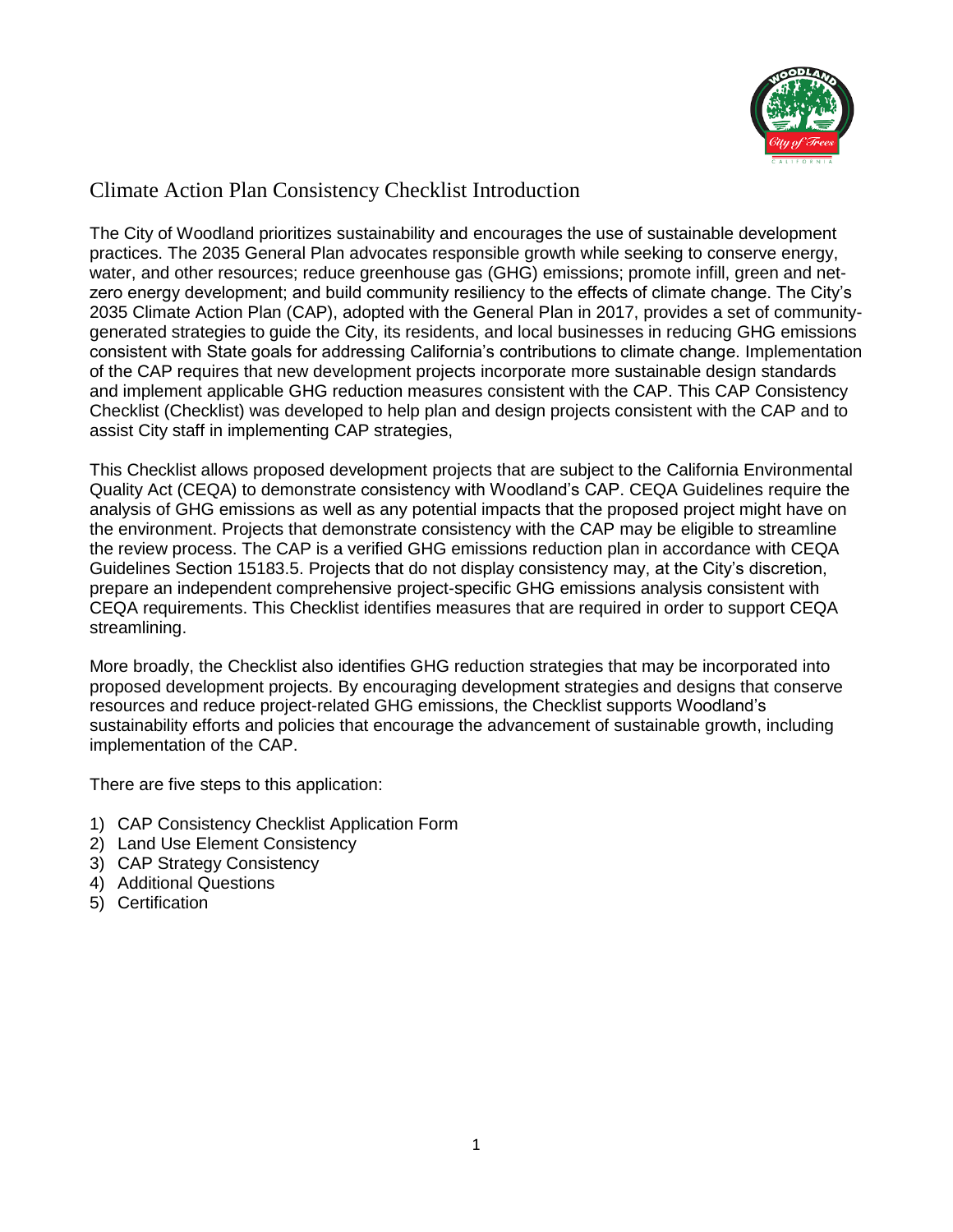

# Applicability

If a proposed development is exempt from CEQA review, then this document may act as a recommendations list for sustainable measures and designs that may be incorporated into the proposed development project. The diagram below displays the context for the CAP Consistency Checklist within the planning review process framework.

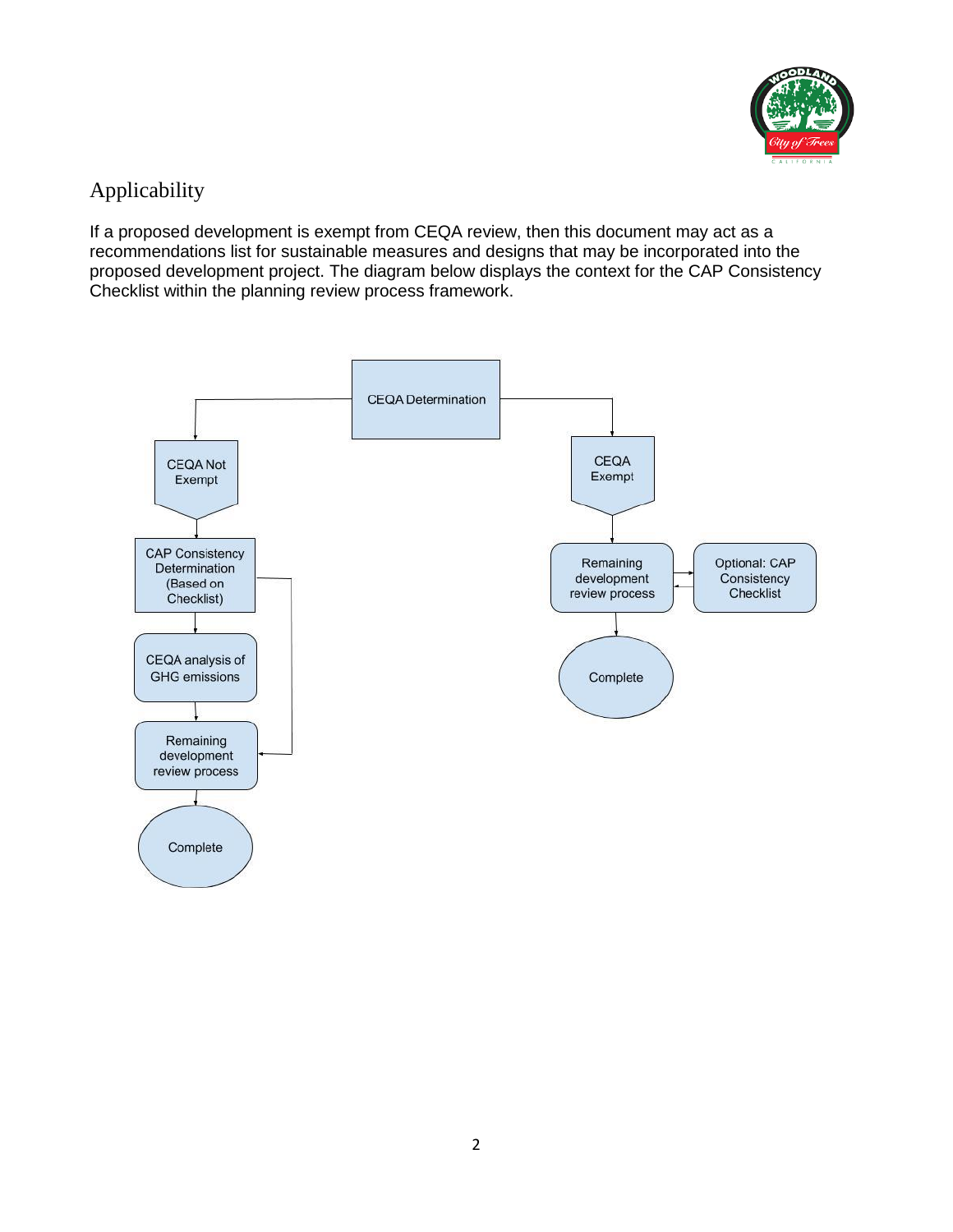

# Step 1: CAP Consistency Checklist Application Form

| <b>Project Information</b>                                                                                                                                                                                                           |
|--------------------------------------------------------------------------------------------------------------------------------------------------------------------------------------------------------------------------------------|
|                                                                                                                                                                                                                                      |
|                                                                                                                                                                                                                                      |
|                                                                                                                                                                                                                                      |
|                                                                                                                                                                                                                                      |
|                                                                                                                                                                                                                                      |
|                                                                                                                                                                                                                                      |
|                                                                                                                                                                                                                                      |
|                                                                                                                                                                                                                                      |
|                                                                                                                                                                                                                                      |
|                                                                                                                                                                                                                                      |
|                                                                                                                                                                                                                                      |
| <b>Applicant Information</b>                                                                                                                                                                                                         |
|                                                                                                                                                                                                                                      |
| Company:<br><u> 1989 - Jan Barbara Barat, martin da basar da basar da basar da basar da basar da basar da basar da basar da b</u>                                                                                                    |
|                                                                                                                                                                                                                                      |
| Contact Phone: <u>contact Phone</u><br><b>Contact Email:</b>                                                                                                                                                                         |
| <u> 1980 - Andrea State Barbara, amerikan personal di sebagai personal di sebagai personal di sebagai personal di</u><br>$\Box$ Yes $\Box$ No<br>Was a consultant retained to complete this checklist?                               |
| If yes, complete the following:                                                                                                                                                                                                      |
|                                                                                                                                                                                                                                      |
|                                                                                                                                                                                                                                      |
| Contact Phone: <u>contact of the contract of the contract of the contract of the contract of the contract of the contract of the contract of the contract of the contract of the contract of the contract of the contract of the</u> |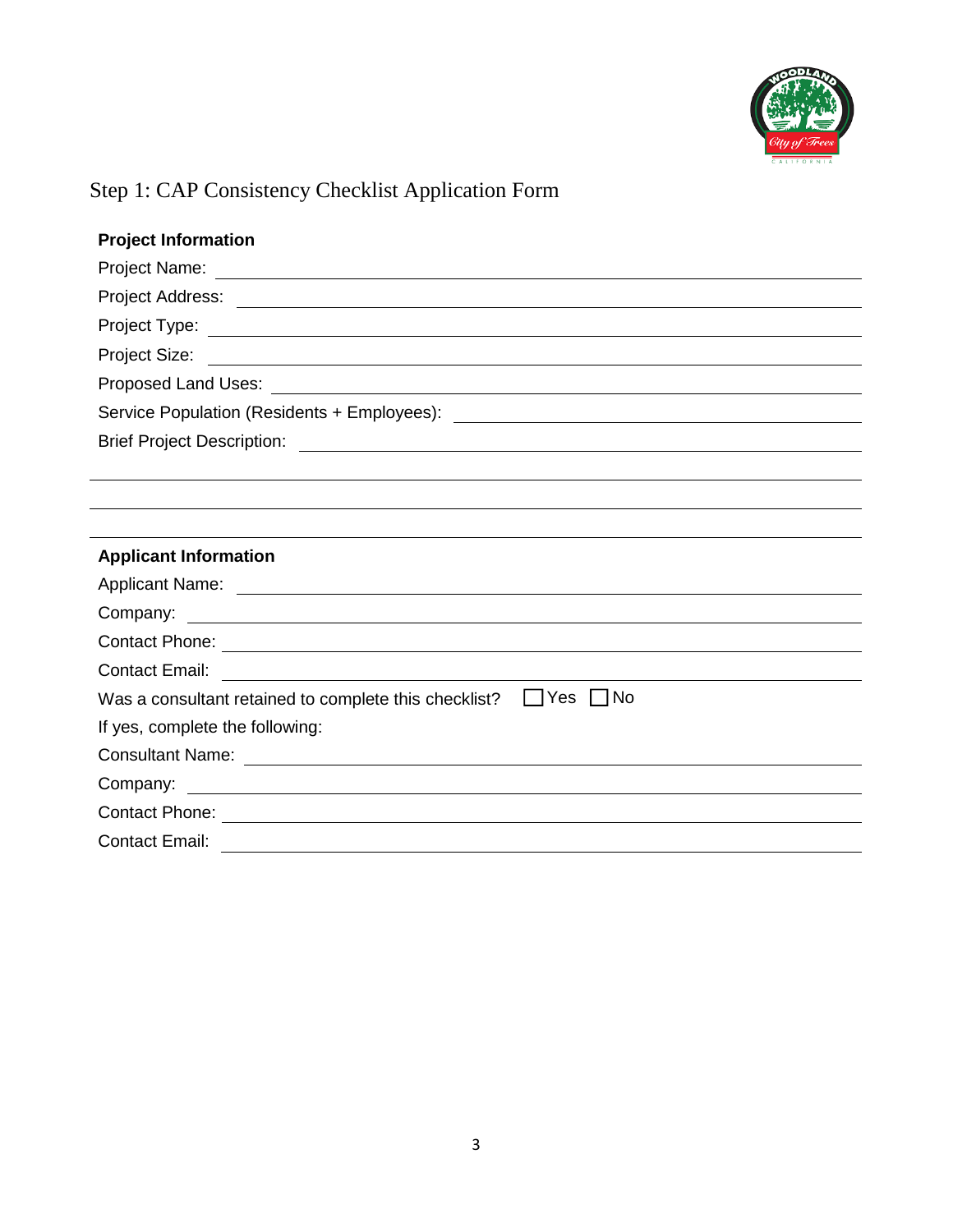

#### Step 2: Land Use Consistency

This section allows the City to determine a project's consistency with the land use assumptions used in the development of the CAP. The growth projections outlined in the 2035 General Plan Land Use Element were used in Woodland's CAP to estimate community-wide GHG emissions over time. Therefore, new development projects must be consistent with the Land Use Element to be consistent with Woodland's CAP.

| <b>Land Use Consistency</b>                                                                                                                                                                        | Yes | N <sub>0</sub> |
|----------------------------------------------------------------------------------------------------------------------------------------------------------------------------------------------------|-----|----------------|
| Is the proposed project consistent with the existing General Plan land use and<br>zoning designations?                                                                                             |     |                |
| If "Yes", please explain how the project is consistent with the existing General Plan land use and<br>zoning designations in the space provided below and then proceed to Step 3 of the Checklist. |     |                |
| If "No", the proposed project must prepare a comprehensive project-specific analysis of GHG<br>emissions and incorporate the measures in this Checklist to the extent feasible.                    |     |                |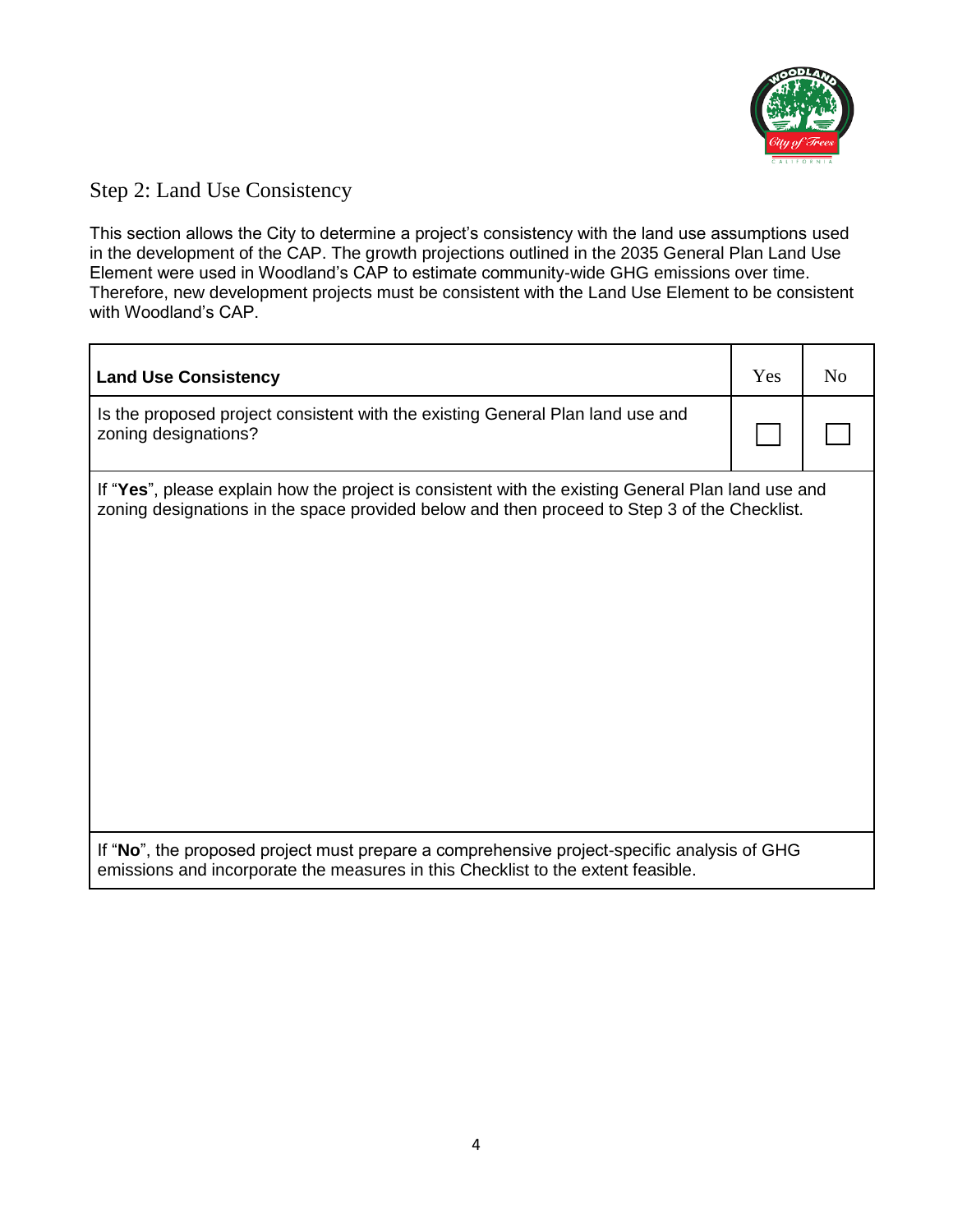

#### Step 3: CAP Strategy Consistency

# Energy

Incorporating energy efficiency and/or renewable energy into a project can have long-term benefits for reducing utility bills and GHG emissions while adding value to the property. The City encourages all projects to incorporate energy efficiency and renewable energy into project design and construction.

Projects subject to CEQA that are using the Checklist for CEQA streamlining eligibility must incorporate the GHG reduction strategies marked as "**(Required)**." If "no" is marked for a required measure, the project will not be eligible to use the checklist for CEQA streamlining.

| <b>GHG Reduction Strategy</b>                                       | <b>Sustainable Development Measures</b>                                                                                                                                                                                                                                                                                                                                                                               | <b>Yes</b> | <b>No</b> |
|---------------------------------------------------------------------|-----------------------------------------------------------------------------------------------------------------------------------------------------------------------------------------------------------------------------------------------------------------------------------------------------------------------------------------------------------------------------------------------------------------------|------------|-----------|
| <b>E-1: Lighting Efficiency</b><br>Upgrades (Required)              | Installation of high-efficiency lighting: Does the<br>project include LED lights, solar tubes, sky lights, and<br>take consideration of room orientation to maximize<br>the use of natural lighting?                                                                                                                                                                                                                  |            |           |
| E-3: Comprehensive<br><b>Building Efficiency</b>                    | <b>Energy efficiency: Does the project incorporate</b><br>sustainable construction and development practices<br>in the CalGreen Code such as cool roofs, vegetation,<br>permeable or other special pavements, shading<br>devices, operable windows placed for cross<br>ventilation, or other passive temperature control<br>factors to reduce building energy use and heat island<br>effects on and around buildings? |            |           |
| E-4: Improved Building<br><b>Temperature Controls</b><br>(Required) | Natural climate control features: Are natural<br>temperature control factors such as cross ventilation,<br>wind protection, and shade considered in site and<br>building design for the project?                                                                                                                                                                                                                      |            |           |
| <b>E-4: Improved Building</b><br><b>Temperature Controls</b>        | <b>Innovative site designs: Does the project include</b><br>innovative site designs and building orientations for<br>new construction that incorporate passive and active<br>solar designs and natural cooling techniques?                                                                                                                                                                                            |            |           |
|                                                                     | <b>Efficient heating and cooling: Does the project</b><br>include buildings with mechanical HVAC systems to<br>decrease energy use and increase reliance on natural<br>heating, cooling, and ventilation?                                                                                                                                                                                                             |            |           |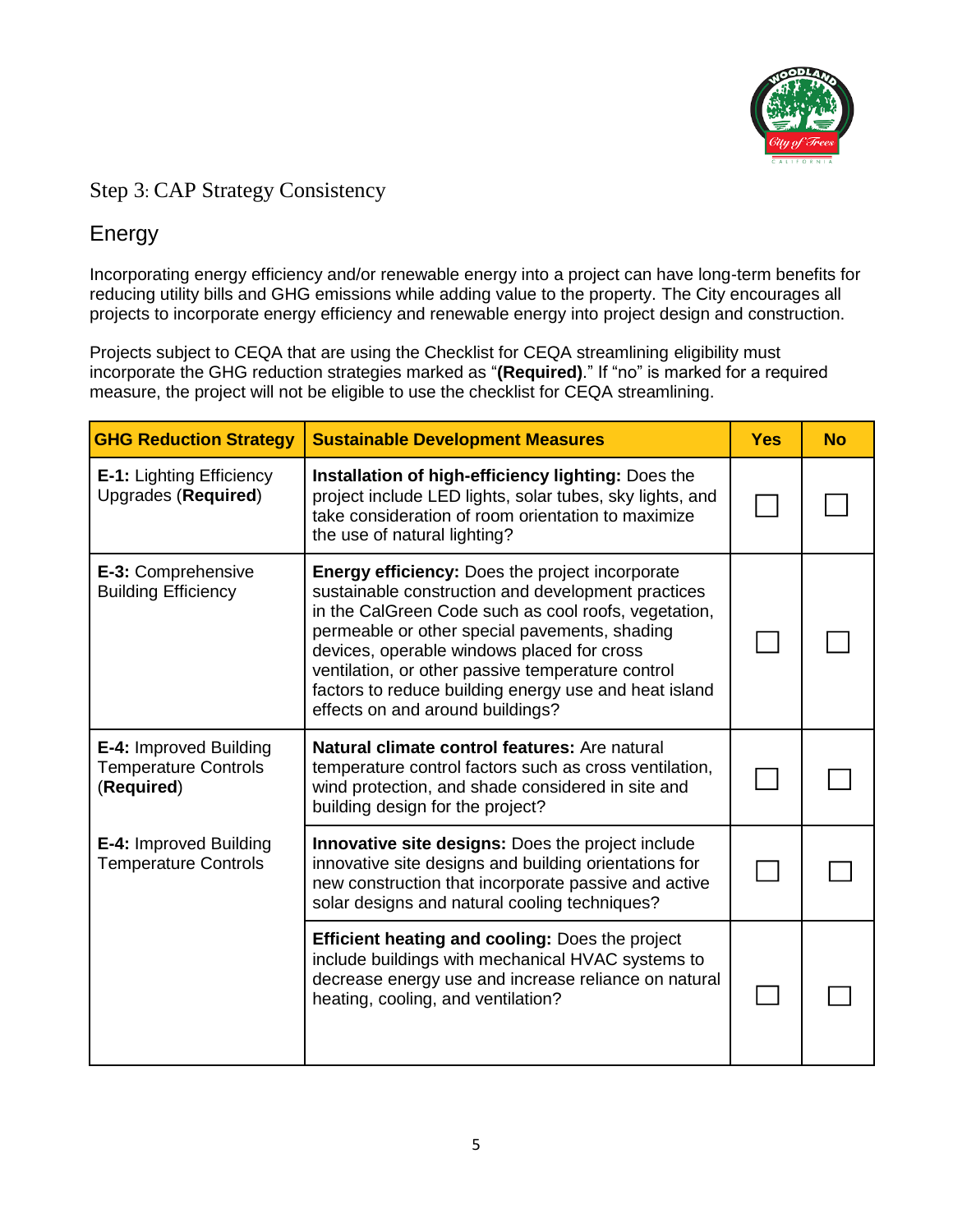

| E-6: Renewable energy<br>generation and<br>procurement                                                                                                     | Renewable energy (residential): Does the project<br>include solar installations of 3 kW or larger to<br>accommodate electric vehicle charging and achieve<br>net zero carbon footprint without future need to<br>increase inverter? |  |  |  |
|------------------------------------------------------------------------------------------------------------------------------------------------------------|-------------------------------------------------------------------------------------------------------------------------------------------------------------------------------------------------------------------------------------|--|--|--|
|                                                                                                                                                            | Renewable energy use (residential): Will homes be<br>constructed for the subsequent installation of solar<br>photovoltaic and/or solar water heaters?                                                                               |  |  |  |
| Please explain how the proposed project incorporates the required measures and any additional<br>sustainable development measures consistent with the CAP. |                                                                                                                                                                                                                                     |  |  |  |
|                                                                                                                                                            |                                                                                                                                                                                                                                     |  |  |  |
|                                                                                                                                                            |                                                                                                                                                                                                                                     |  |  |  |
|                                                                                                                                                            |                                                                                                                                                                                                                                     |  |  |  |
|                                                                                                                                                            |                                                                                                                                                                                                                                     |  |  |  |
| If the proposed project incorporates sustainable development measures beyond what is included in<br>the CAP, please explain.                               |                                                                                                                                                                                                                                     |  |  |  |
|                                                                                                                                                            |                                                                                                                                                                                                                                     |  |  |  |
|                                                                                                                                                            |                                                                                                                                                                                                                                     |  |  |  |
|                                                                                                                                                            |                                                                                                                                                                                                                                     |  |  |  |
|                                                                                                                                                            |                                                                                                                                                                                                                                     |  |  |  |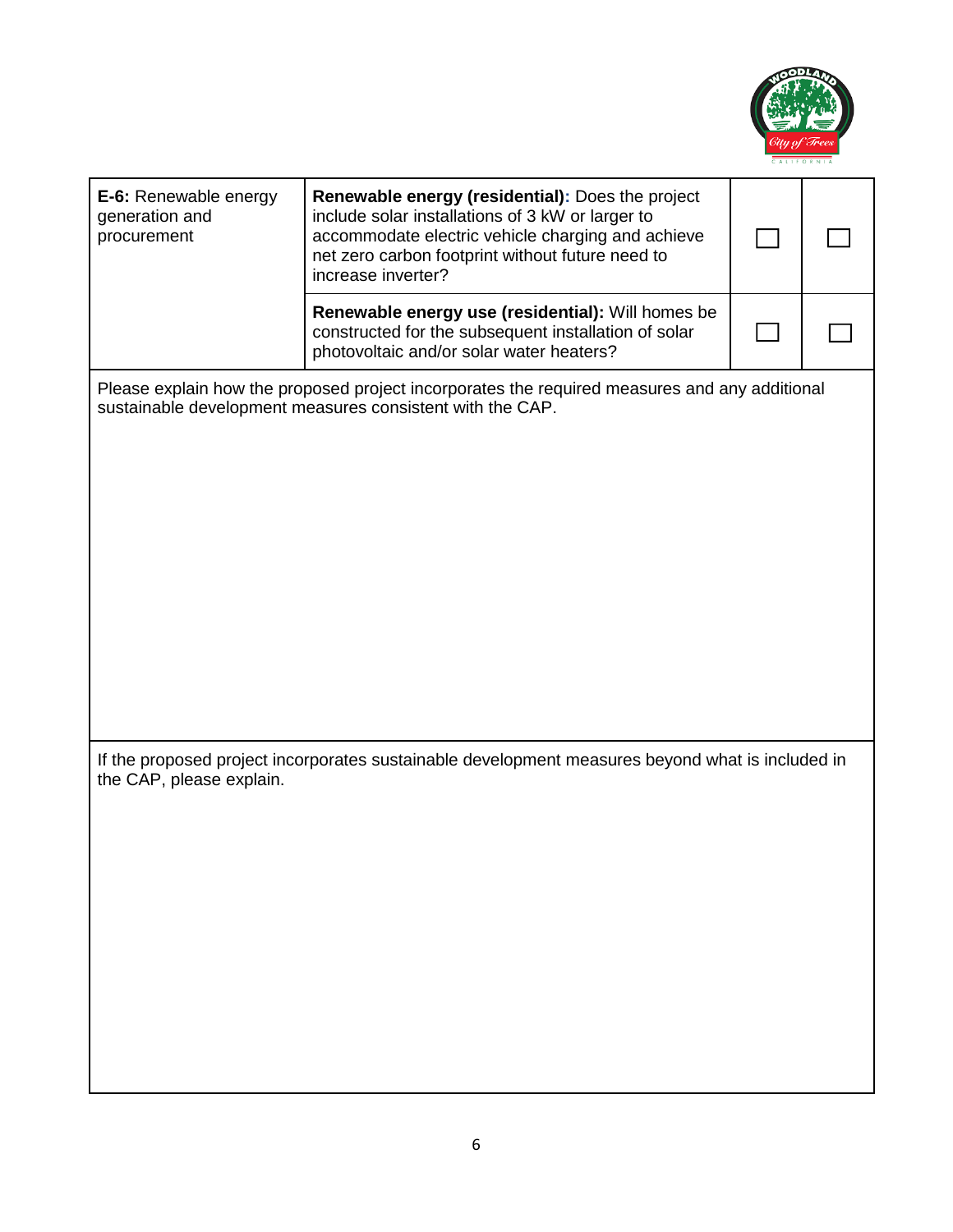

# Transportation and Land Use

Practices and infrastructure that promote ease and convenience of pedestrian, bicycle, and transit travel for daily trips that situate residents in proximity to workplaces, goods and services, and recreational opportunities are essential to reducing the use of passenger vehicles locally and regionally. The City encourages all projects to incorporate sustainable development measures into project design and construction to support reducing single-occupancy motor vehicle use and increasing the use of efficient and alternative modes of transportation.

Projects subject to CEQA that are using the Checklist for CEQA streamlining eligibility must incorporate the GHG reduction strategies marked as "**(Required)**." If "no" is marked for a required measure, the project will not be eligible to use the checklist for CEQA streamlining.

| <b>GHG Reduction Strategy</b>                                       | <b>Sustainable Development Measures</b>                                                                                                                                                      | <b>Yes</b>                | <b>No</b> |
|---------------------------------------------------------------------|----------------------------------------------------------------------------------------------------------------------------------------------------------------------------------------------|---------------------------|-----------|
| T/LU-2: Infill<br>Development,<br>Redevelopment, and<br>Repurposing | Density (residential): Does the project incorporate<br>the highest level of residential density allowed in the<br>zoning code?                                                               | $\mathbf{I}$              |           |
|                                                                     | Infill development: Does the project develop on an<br>underutilized or unused infill site?                                                                                                   |                           |           |
|                                                                     | Use of existing structures: Does the project reuse<br>an existing structure(s)?                                                                                                              |                           |           |
| <b>T/LU-3: Smart Growth in</b><br>New Development                   | Infill and proximity of housing: Does the project<br>include infill housing and housing built within walking<br>distance to jobs, transportation, and amenities?                             | $\mathbb{C}^{\mathbb{R}}$ |           |
|                                                                     | Transit services: Is the provision of transit services<br>considered in the project.                                                                                                         |                           |           |
|                                                                     | <b>Proximity of transit services:</b> Will the project be<br>served by public transit within 1/4 mile of the site?                                                                           |                           |           |
|                                                                     | Mixed use development (residential): Does the<br>project incorporate mixed uses within the<br>development?                                                                                   |                           |           |
|                                                                     | Proximity to retail (residential): Does the project's<br>plan support convenient walking and biking distances<br>for daily shopping trips?                                                   | $\mathbf{I}$              |           |
| <b>T/LU-3: Smart Growth in</b><br>New Development<br>(Required)     | Alternative transportation (commercial): Does the<br>project include bicycle parking, electric vehicle<br>charging stations, and/or other incentives for non-<br>fossil-fuel transportation? |                           |           |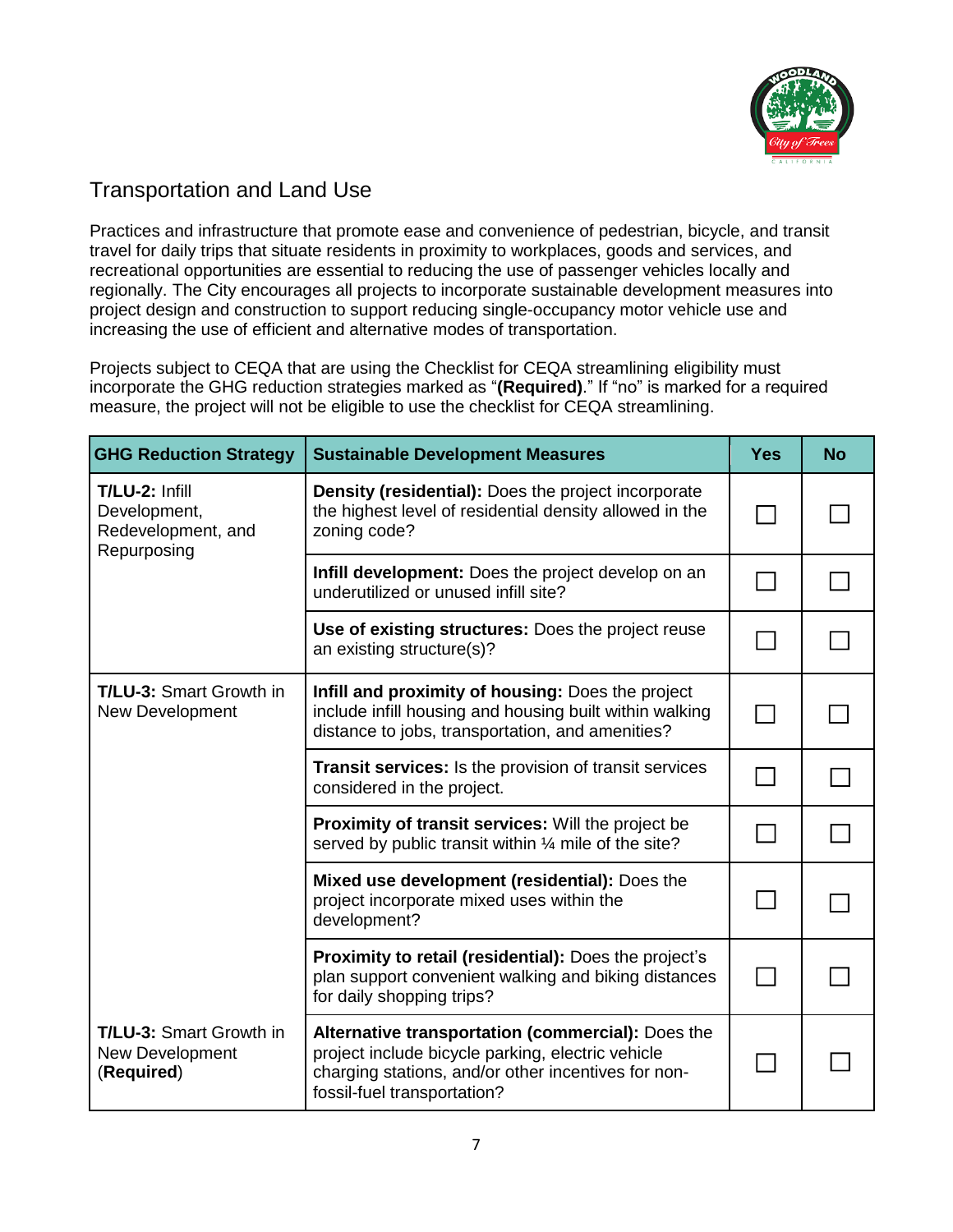

| <b>T/LU-5: Increase Mass</b><br>Transit Use, Walking, and<br><b>Bicycling</b><br>(Required)                                                                | Bicycle-friendly design (multi-family): Does the<br>project provide secure bicycle storage options and/or<br>bicycle-share programs? |  |  |
|------------------------------------------------------------------------------------------------------------------------------------------------------------|--------------------------------------------------------------------------------------------------------------------------------------|--|--|
| <b>T/LU-7: Increased Use of</b><br><b>Alternative-Fuel Vehicles</b>                                                                                        | Electric vehicle (EV) chargers (residential): Does<br>the project include EV charging infrastructure?                                |  |  |
| Please explain how the proposed project incorporates the required measures and any additional<br>sustainable development measures consistent with the CAP. |                                                                                                                                      |  |  |
| the CAP, please explain.                                                                                                                                   | If the proposed project incorporates sustainable development measures beyond what is included in                                     |  |  |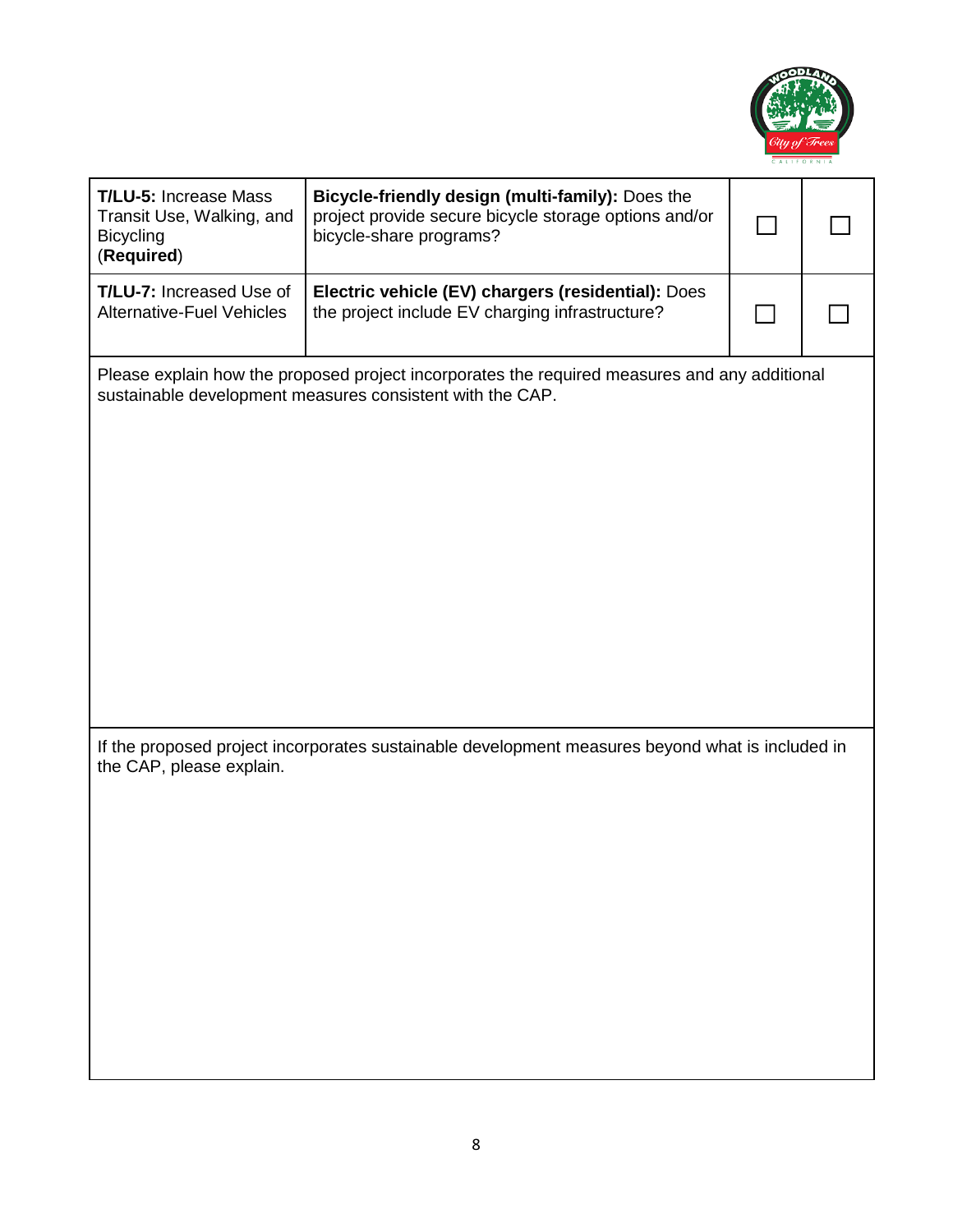

# Urban Forest & Open Space

Trees help reduce GHG emissions in several ways: reducing the heat island effect, reducing indoor building temperatures, and carbon sequestration. Planting trees strategically can have long-term benefits for beautifying streets, reducing utility bills and GHG emissions, and increasing comfort inside and outside of buildings. The City encourages all projects to incorporate appropriate placement and planting of trees into project design and construction.

Projects subject to CEQA that are using the Checklist for CEQA streamlining eligibility must incorporate the GHG reduction strategies marked as "**(Required)**." If "no" is marked for a required measure, the project will not be eligible to use the checklist for CEQA streamlining.

| <b>GHG Reduction Strategy</b>                                                                                                                              | <b>Sustainable Development Measures</b>                                                                                                                                                                             | <b>Yes</b> | No |
|------------------------------------------------------------------------------------------------------------------------------------------------------------|---------------------------------------------------------------------------------------------------------------------------------------------------------------------------------------------------------------------|------------|----|
| <b>UF-1: Urban Forest</b><br>Management Plan                                                                                                               | Urban Forest Management Plan: Does the project<br>include planting mediums, planting techniques, and<br>soil amendments that can provide multiple benefits as<br>identified in Woodland's Urban Forest Master Plan? |            |    |
| <b>UF-2: Increased Tree</b><br>Planting<br>(Required)                                                                                                      | Shade tree cover (residential): Does the project<br>include two shade trees per home on east, west, or<br>south face of the home with trees located to prevent<br>interference with solar PV production?            |            |    |
| <b>UF-2: Increased Tree</b><br>Planting                                                                                                                    | <b>Shade tree cover:</b> Does this project include the<br>planting of larger trees to maximize the GHG<br>reduction benefit?                                                                                        |            |    |
| <b>UF-2: Increased Tree</b><br>Planting                                                                                                                    | Shade over street cover: Does the project include<br>street trees to shade asphalt and parked cars?                                                                                                                 |            |    |
| Please explain how the proposed project incorporates the required measures and any additional<br>sustainable development measures consistent with the CAP. |                                                                                                                                                                                                                     |            |    |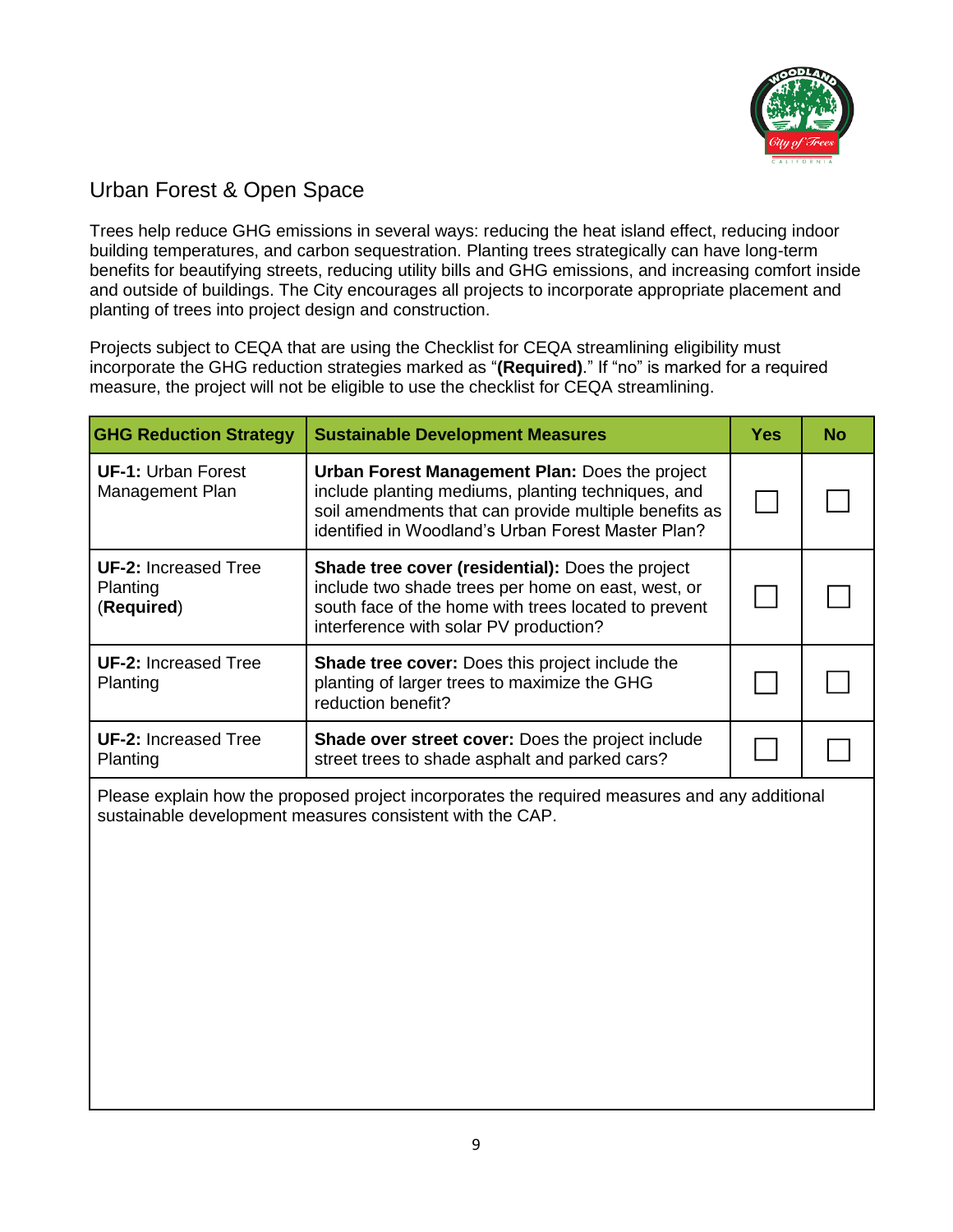

If the proposed project incorporates sustainable development measures beyond what is included in the CAP, please explain.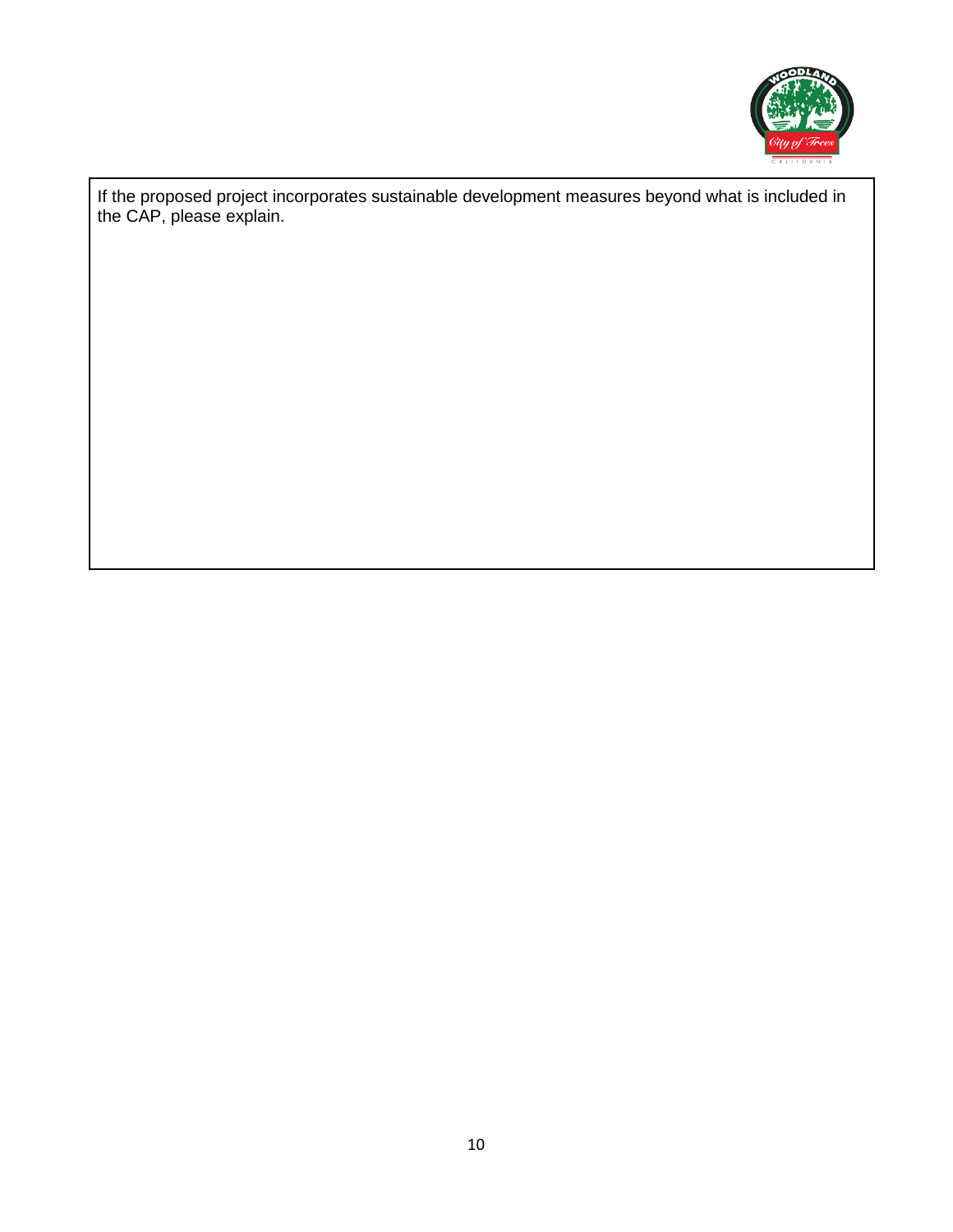

# Water & Solid Waste

Incorporating water conservation and waste reduction measures into project design and construction supports long-term reductions in GHG emissions. The City encourages all projects to incorporate water conservation and waste reduction measures into project design and construction.

| <b>GHG Reduction Strategy</b>                                                             | <b>Sustainable Development Measures</b>                                                                                                                                                                                      | Yes | No |
|-------------------------------------------------------------------------------------------|------------------------------------------------------------------------------------------------------------------------------------------------------------------------------------------------------------------------------|-----|----|
| <b>W/W-1: Increased Water</b><br>Conservation                                             | <b>Water conservation:</b> Does the project exceed Title<br>24 water conservation building requirements?                                                                                                                     |     |    |
|                                                                                           | <b>Drought-tolerant landscaping: Does the project</b><br>include drought-tolerant native landscaping features<br>in the landscape design?                                                                                    |     |    |
| <b>W/W-2: Solid Waste</b><br><b>Reduction and Waste</b><br><b>Processing Improvements</b> | <b>Construction Recycling: Will steps be taken to</b><br>ensure that the project meets or exceeds the<br>minimum requirement for construction and demolition<br>debris recycling in accordance with the City's<br>ordinance? |     |    |
|                                                                                           | <b>Recycling:</b> Does the project allow adequate space<br>for future collection of recyclable materials?                                                                                                                    |     |    |
|                                                                                           | <b>Organics Recycling: Does the project allow</b><br>adequate space for future collection of food waste for<br>large-scale processing as compost or into biofuels?                                                           |     |    |

Please explain how the proposed project incorporates the sustainable development measures consistent with the CAP.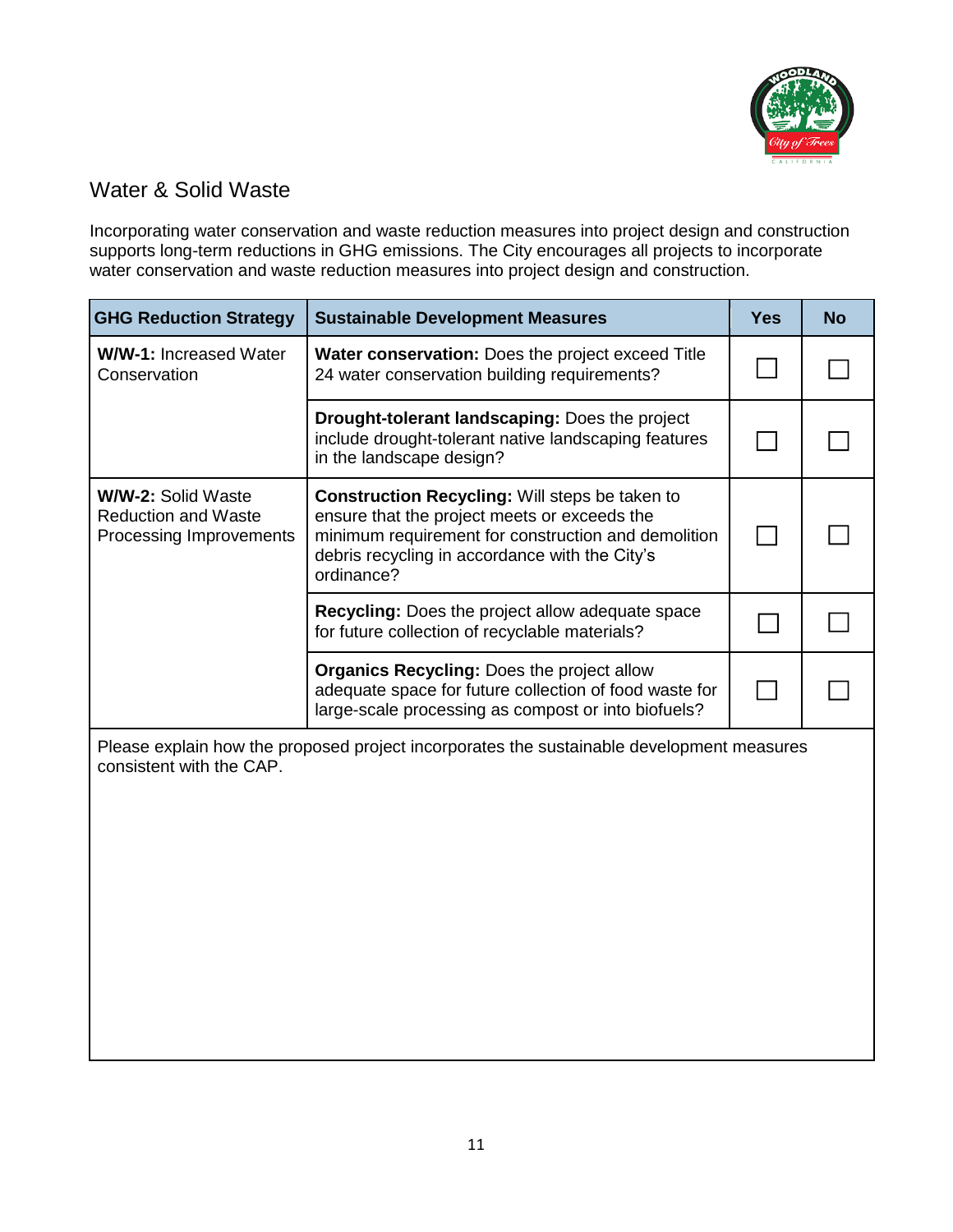

If the proposed project incorporates sustainable development measures beyond what is included in the CAP, please explain.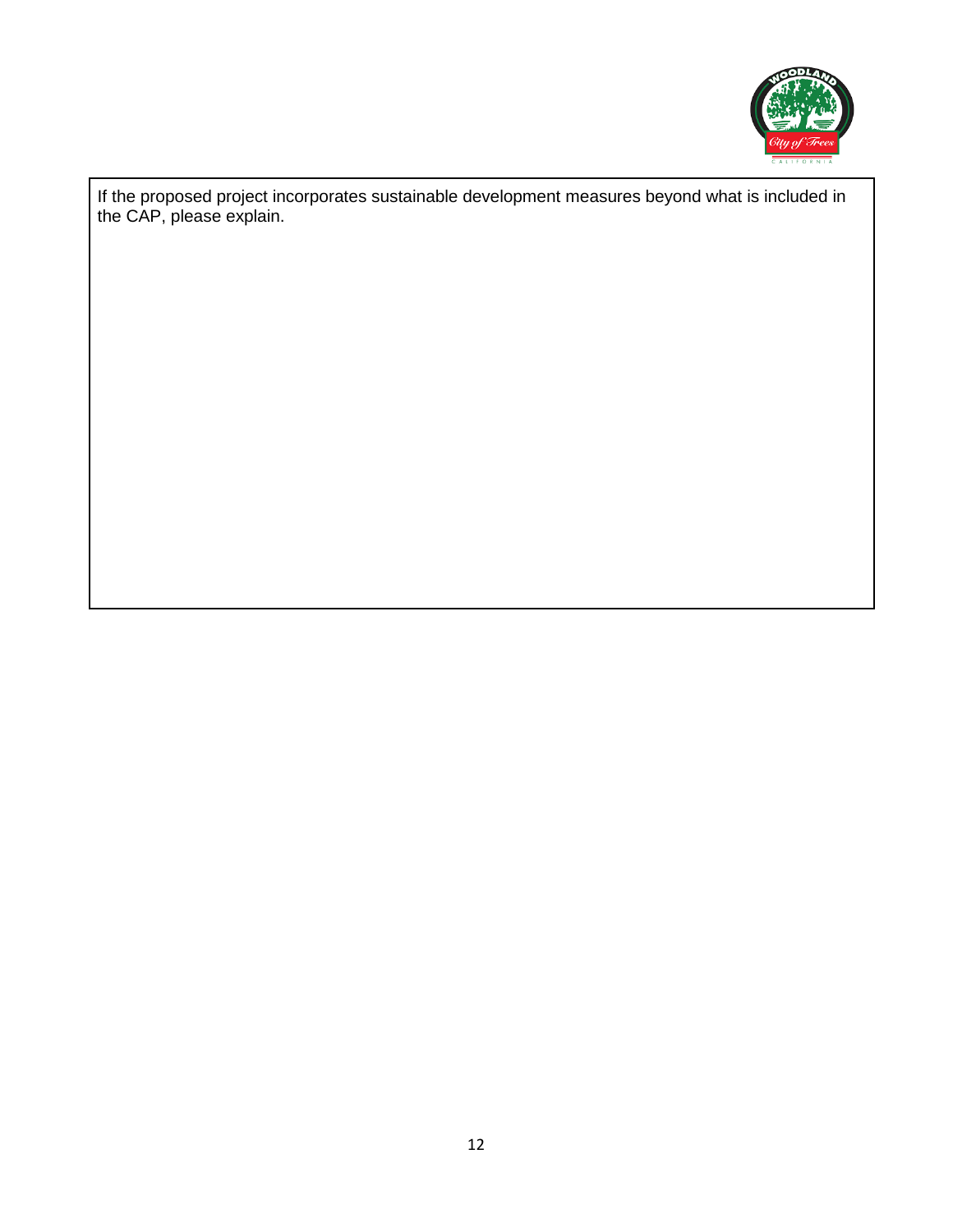

#### Step 4: Additional Questions

1. Please provide a statement indicating the manner in which the project will meet sustainability goals and polices contained in the City's General Plan and Climate Action Plan. Examples of measures that may be utilized include, renewable energy, cross ventilation, operable windows, efficient heating and cooling systems, window awnings, light roofs, electric vehicle charging infrastructure, secure bicycle parking, and other measures.

2. Urban development and increases in paved surfaces can increase the heat island effect resulting in an urban area that is significantly warmer than surrounding rural areas. Please provide a statement summarizing the measures that have been taken to reduce heat related concerns. Examples may include: covered and shaded walkways, extensive tree canopy, awnings or other shade structures, outdoor rooms or courtyards, indoor ceiling fans, and other measures.